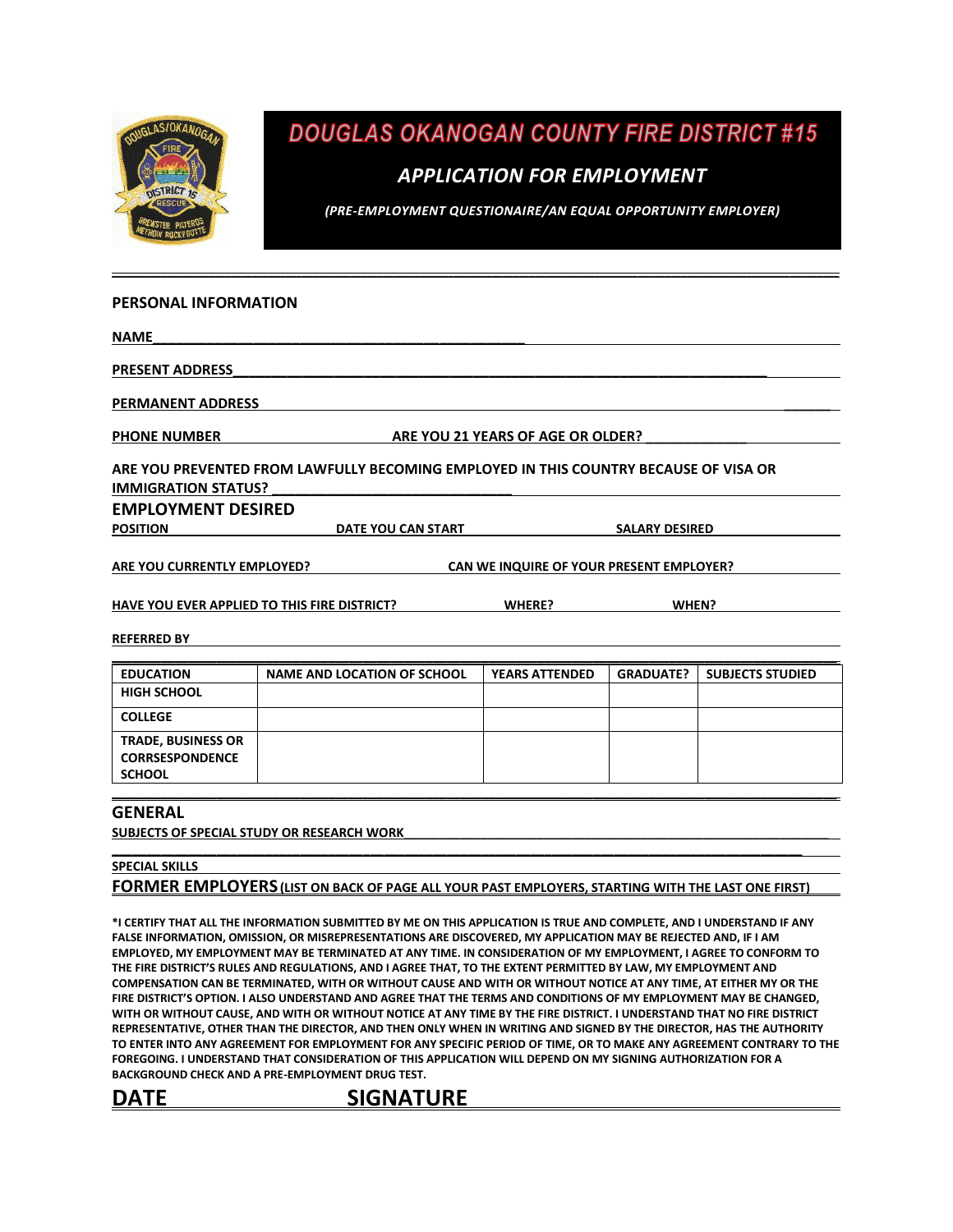# **JOB APPLICATION - DOUGLAS-OKANOGAN COUNTY FIRE DISTRICT #15 (CONTINUED)**

**PREVIOUS EMPLOYMENT**

 $\blacksquare$ 

| <b>EMPLOYER</b>           |  |
|---------------------------|--|
| <b>ADDRESS AND PHONE#</b> |  |
| <b>SUPERVISOR</b>         |  |
| <b>JOB TITLE</b>          |  |
| <b>START DATE</b>         |  |
| <b>END DATE</b>           |  |
| <b>RATE OF PAY</b>        |  |
| <b>REASON FOR LEAVING</b> |  |
|                           |  |
| <b>EMPLOYER</b>           |  |
| <b>ADDRESS AND PHONE#</b> |  |
| <b>SUPERVISOR</b>         |  |
| <b>JOB TITLE</b>          |  |
| <b>START DATE</b>         |  |
| <b>END DATE</b>           |  |
| <b>RATE OF PAY</b>        |  |
| <b>REASON FOR LEAVING</b> |  |

| <b>EMPLOYER</b>           |  |
|---------------------------|--|
| <b>ADDRESS AND PHONE#</b> |  |
| <b>SUPERVISOR</b>         |  |
| <b>JOB TITLE</b>          |  |
| <b>START DATE</b>         |  |
| <b>END DATE</b>           |  |
| <b>RATE OF PAY</b>        |  |
| <b>REASON FOR LEAVING</b> |  |

| <b>EMPLOYER</b>           |  |
|---------------------------|--|
| <b>ADDRESS AND PHONE#</b> |  |
| <b>SUPERVISOR</b>         |  |
| <b>JOB TITLE</b>          |  |
| <b>START DATE</b>         |  |
| <b>END DATE</b>           |  |
| <b>RATE OF PAY</b>        |  |
| <b>REASON FOR LEAVING</b> |  |

| <b>EMPLOYER</b>           |  |
|---------------------------|--|
| <b>ADDRESS AND PHONE#</b> |  |
| <b>SUPERVISOR</b>         |  |
| <b>JOB TITLE</b>          |  |
| <b>START DATE</b>         |  |
| <b>END DATE</b>           |  |
| <b>RATE OF PAY</b>        |  |
| <b>REASON FOR LEAVING</b> |  |